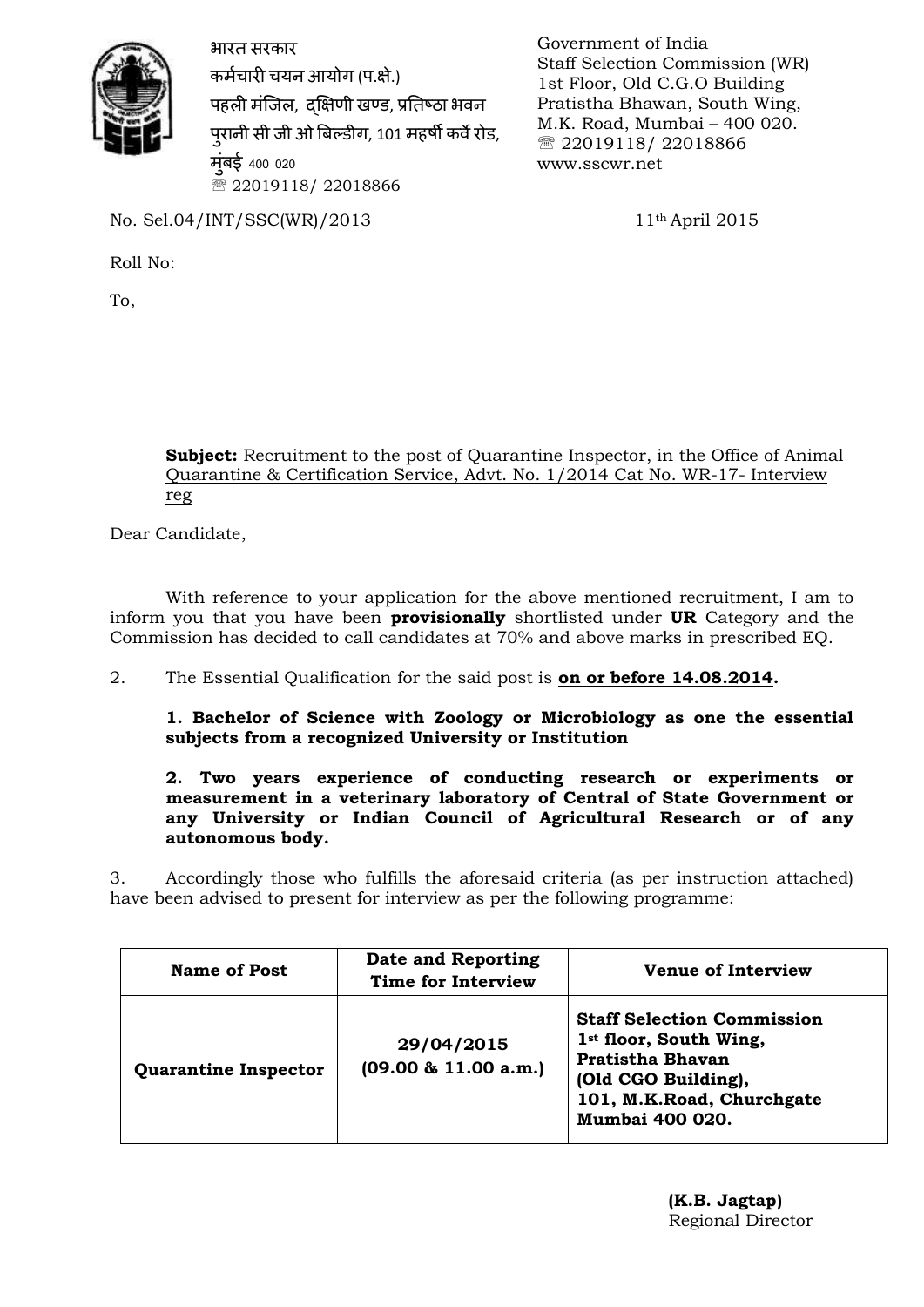#### **INSTRUCTIONS TO THE CANDIDATES**

1. You are requested to bring this call letter (In original) along with the following documents **in original and also the Xerox copies thereof, duly self attested,** for verification and record respectively:-

(i) Matriculation/High School/Higher Secondary School/equivalent certificate and Marks Sheet, issued by the State/Central Education Board and not by the Principal/Headmaster of the School/Institution where studied, showing your date of birth (In Christian era).

(ii) All other certificates i.e. Degree/Master's Degree/Diploma etc. in support of your educational/ technical/professional qualifications and subjects studied at various levels and mark sheets pertaining to all years of each course indicating the subjects studied in each your, as claimed in your application or the bio-data sheet.

(iii) In case candidate is appearing as Departmental Candidate against Departmental post, necessary certificate with reference to qualifying period of service from Departmental concerned may also be furnished.

(iv) Certificates/documents (issued by the Competent authorities and in the format as prescribed in the notice of examinations) in support of your claim of being SC/ST/OB/EX-Serviceman/Physically Handicapped.

(v) Complete Discharge Certificate in support of your claim of being an Exserviceman Category (if applicable)

(vi) Certificate from the Department (in case you are a Central Govt. Departmental Candidate) in support of your claim that you have completed 3 years regular service on the prescribed date and also the Departmental endorsement/certificate with particulars, duly verified by your office, in case age relaxation has been sought and claimed accordingly (Please note that you will not be eligible for being treated as a Departmental candidate if you have ceased to be in Government Service).

(vii) In case you are a disabled Defence/BSF personnel, necessary Disability Certificate from the Competent Authority.

(viii) Certificates in support of your claim regarding participation in extra-curricular activities/games/sports etc.

(ix) Certificates in support of claim regarding experience, if any, indicating the nature of duties performed and the functions of the organization where such experience was gained.

(x) One Copy of Bio-Data is enclosed herewith, you are requested fill the same alongwith recent Passport size photograph affixed and signed by you and make two more zerox copies of filled Bio-Data and produced the same at the time of verification on the Interview Date.

(xi) Two passport size photographs.

3. In case you are already in Government service/Department and your application has not been forwarded through proper channel, a `No Objection Certificate' from your present employer, should also be produced, failing which you may not be permitted to appear for the interview.

4. If you do not produce any of the above mentioned documents in original (along with their attested copies) which are required for determining eligibility for the interview in question, except the documents mentioned against No. (viii & ix), you will not be admitted for the interview under any circumstances whatsoever and no further opportunity will be accorded to take the interview. However, the documents against No. (viii & ix) are required to be produced in support of your claim mentioned therein, failing which your claim will not be taken into account.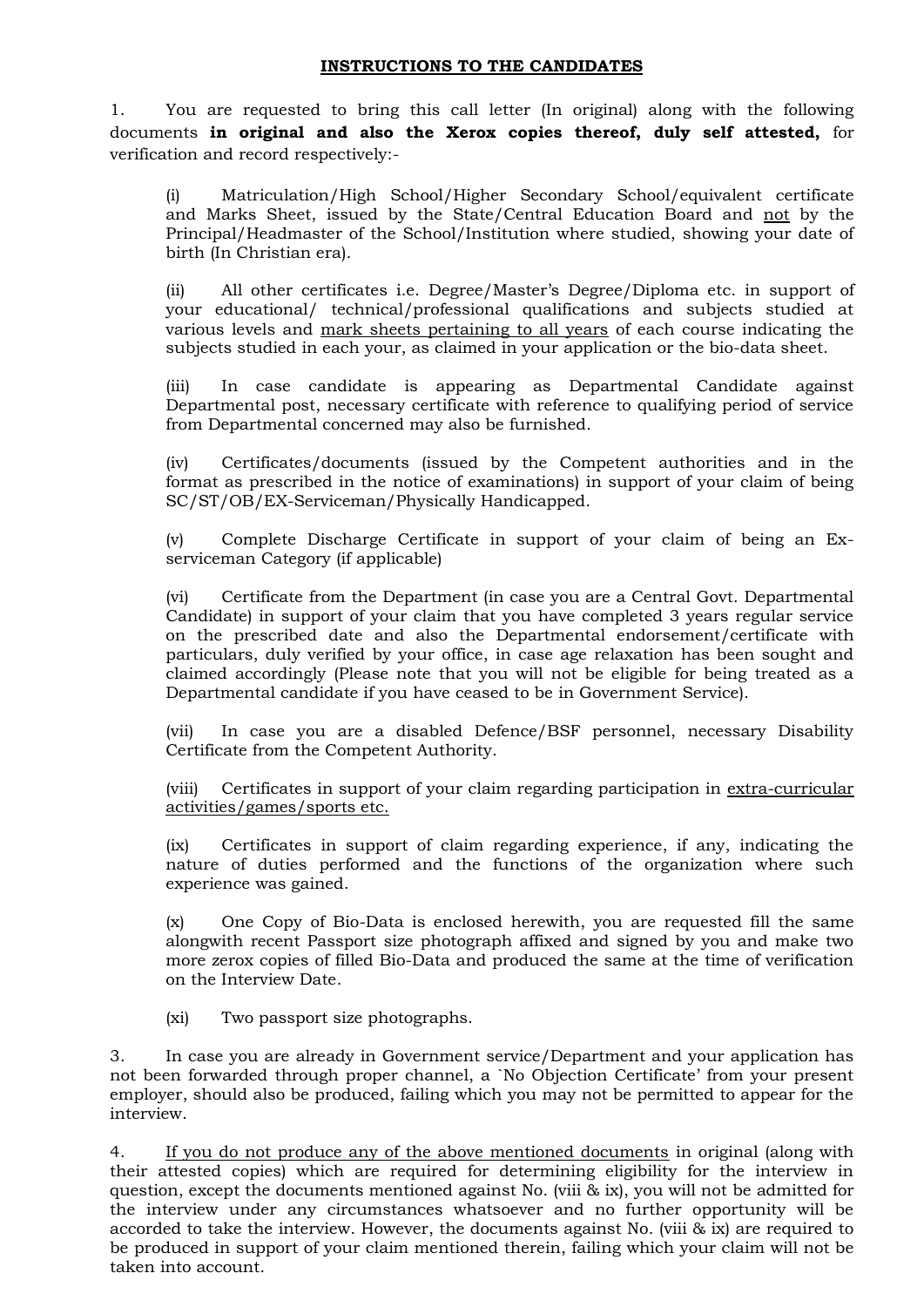5. No traveling or other expenses will be paid by the Commission for attending the interview. However, eligible SC/ST candidates attending the interview will be reimbursed to and fro 2nd class Railway fare or bus fare chargeable by the shortest route, provided that the fare of the first 30 kms. in both cases, is borne by the candidate. No extra charges, if any, incurred for reserving seats, sleeping berths in the train, will, however, be reimbursed to the candidates. The candidates must furnish details like distance, mode of travel, ticket number, actual fare paid by the candidate etc. SC/ST candidates working in the Central/State Government, Corporation, Public Sector Undertakings, Local Government Institutions/ Panchayat will not, however, be eligible for such reimbursement.

6. Any change in your present postal address should be communicated to this office at once showing your Roll Nos., name of the examination and the post applied for and the changed address.

7. You have the option to converse either in Hindi or English in the interview. The interview/personality test is structured in such a manner that the candidates' interests, knowledge, various traits, aptitude, suitability etc. are probed, among other things, through academic qualifications, extra-curricular activities, general awareness/knowledge and depth of knowledge of the subject studied (10+2 onwards), communication skill and personality etc. Candidates are expected to be well-versed in the knowledge of the subjects studied by them at the minimum qualification level and/or Graduation/Post Graduation levels, as the case may be.

8. Your candidature is **Provisional**. You must, therefore, ensure that you fulfill all the conditions of eligibility including the essential qualifications as laid down in the advertisement/notice. If at any stage it is found that you do not fulfill any of the conditions of eligibility, your candidature will be cancelled and no appeal against such cancellation will be entertained. The fact that you have been called for Interview does not confer any right to be treated as eligible in all respects for appointment or to be considered for interview. To avoid any disappointment at a later stage, you are advised to recheck whether you meet all the eligibility criteria laid down on the crucial date prescribed for the post/examination in question.

9. Please note that date, time and venue of interview is final and no request for change will be entertained. In case you fail to attend the interview, it will be presumed that you are not interested in the post and your candidature will be treated as "cancelled". No further correspondence will be entertained in this regard.

10. The Commission will not be responsible for late/non-receipt of this letter due to delay in postal transit. The downloading facility for Interview Call Letter is also available on www.sscwr.net upto the date of interview.

11. Canvassing in any form will result in cancellation of your candidature.

#### **Encl.: Bio-Data Form**

One Copy of Bio-Data is enclosed herewith, you are requested fill the same alongwith recent Passport size photograph affixed and signed by you and make two more zerox copies of filled Bio-Data and produced the same at the time of verification on the Interview Date.

**--------x-------x--------**